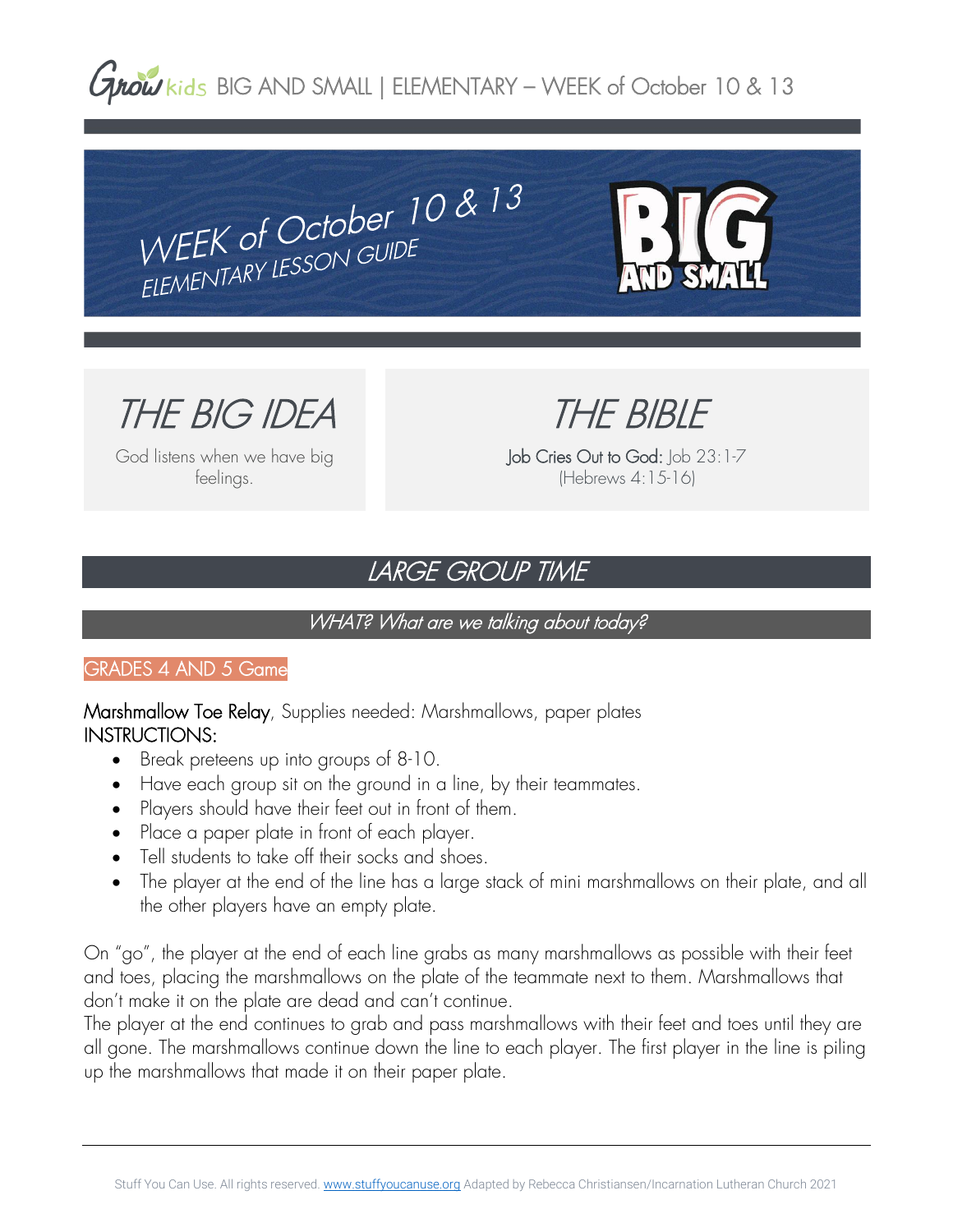# **Grow** kids BIG AND SMALL | ELEMENTARY – Week of October 10 & 13

Discussion: These mini marshmallows seem small, and they can represent our feelings. But when we have a lot of little fillings they can soon turn into BIG fillings.

How does God feel when we have BIG feelings? See what their responses are.

#### God listens when we have BIG feelings!!

Getting to Know you Forms, Supplies needed: Getting to Know you Forms.

#### GRADES 1 - 3 Poll | Big Feelings, Supplies needed: Post-it paper, marker

- INSTRUCTIONS: As kids arrive, have large post-it paper on the wall. Have the kids respond using a marker with a happy face or sad face on each post-it.
- How would you feel if . . .(One phrase written on each post-it to go on the wall)
	- o Your friend remembered your birthday.
	- o Your dog ran away.
	- o You heard someone say something mean about you.
	- o You got first place in a contest.
	- o You lost your favorite toy.
	- o You found out you're getting a little brother or sister.
- Sometimes, we have big feelings, don't we?
- Our feelings are important! God created us to have big feelings and emotions.

## SO WHAT? Why does it matter to God and to us?

### BIBLE STORY | Job Cries Out to God, Supplies needed: Bible

- INSTRUCTIONS: Have the kids open their Bibles to today's passage, Job 23:1-7, and read each verse as prompted below.
- Has anyone ever been so upset that all you could do was cry? What are some of the emotions you were feeling?
- I think some of those emotions may have been what Job was feeling in the verses we are going to read today.
- At this point in our story, Job has been through a lot of tough stuff, and he felt he needed to release all his emotions against God.
- Do you remember some of the tough things Job has been through?
- Let's see what Job said.
- [Read Job 23:1-2.]
	- o Job said his complaint was bitter. What do you think that means?
	- o Bitter can also mean feelings of anger or hurt. I think if I went through the same things Job did, I would feel the same way. Would you?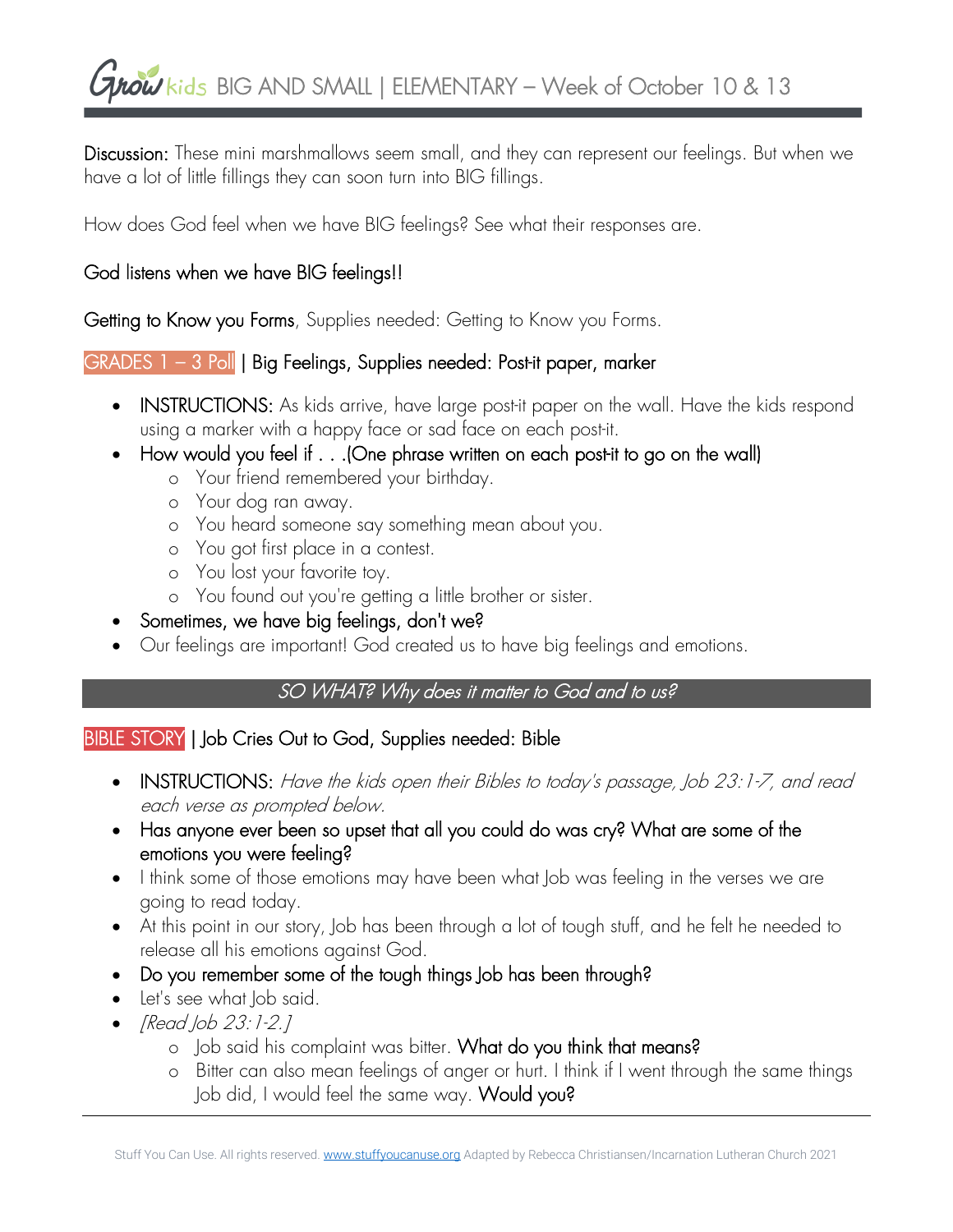## $\frac{1}{2}$  kids BIG AND SMALL | ELEMENTARY – Week of October 10 & 13

- [Read Job 23:3-5.]
	- o Job is so upset; he wants to know where to go to find God.
- [Read Job 23:6-7.]
	- o Did God treat Job's feelings as if they weren't important or did God listen to Job's feelings?
	- o That's right! God listened to how Job was feeling, even though Job was sad and angry.
	- o Whatever we are feeling, whether it's happy, sad, or angry, God will always listen to us.
- Do you feel like you can talk to God about anything? I know sometimes it may feel weird, especially if we are shy or quiet. Or it may even feel like God is not listening to us at all and won't help us.
- How can we practice talking to God about all our feelings? We just start! Even if we feel silly, or shy, or quiet. No matter what we may feel, God is there listening to us and wants us to talk about anything.

## BIG IDEA | God listens when we have big feelings, Supplies needed: paper with Big ides, magnifying glass.

- INSTRUCTIONS: Write the Big Idea in a really small font on a huge piece of paper. Choose a kid to come up to the front and using a magnifying glass read the Big Idea. Have the rest of the kids repeat the Big Idea after you.
- Last week, we had a similar piece of paper and it told us something big about God. I wonder what it will say today.
- Who can come up here and read what this says?
- God listens when we have big feelings!
- We can share all our feelings with God.

## VIDEO | Big and Small, Episode 2

• INSTRUCTIONS: Play this week's video.

## SMALL GROUP TIME

## **DISCUSSION**

- What were some of Job's big feelings?
- If you were Job, what are some things you might have wanted to say out loud?
- Read Hebrews 4:14-15. Why do you think it is important that Jesus was tempted in every way, but did not do anything wrong?
- What should we do when we have big feelings?
- How should we approach God when we have big feelings?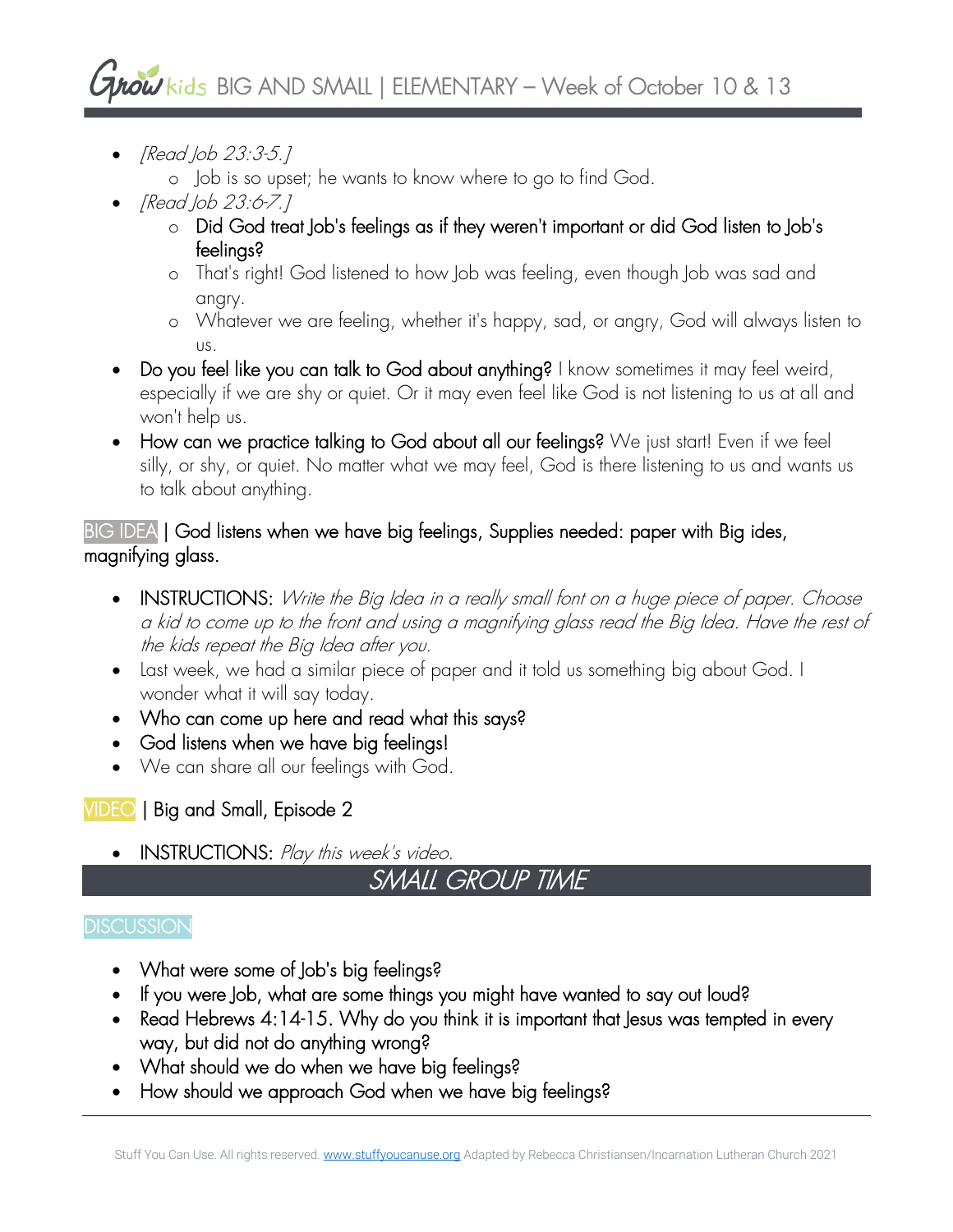• How do you know God cares about how we feel?

## ACTIVITY | Small Claims Court, Supplies needed: scenario cards

- INSTRUCTIONS: Prepare the scenario cards from the printable. Choose two kids who are willing to debate that scenario. Decide who will debate "for" and who will debate "against." Even if they don't personally agree with the statement, they must defend their case! Have the other kids act as the jury and choose who won the case. Then, pick the next scenario card and choose two new kids to play.
- Okay, we're going to create our own courtroom scene now! I'm going to pick two volunteers to argue for or against a secret scenario. Who wants to volunteer and pick the scenario?
- Now, argue your cases!
- Those of you who are listening, you are the jury! You will decide who wins in the end.
- Sometimes, when we really believe in something, we try to make others believe it's the best or true way, too. Does that mean we are always right? That's right! No one is right all the time.
- And big feelings and emotions aren't bad. They are important, but it is important to learn the right time and place to share them with other people.
- Can we always share our big emotions with God, though? Yes! We can share what we're feeling with God at any time.

## OBJECT LESSON | God Listens, Supplies needed: Walkie Talkie

- INSTRUCTIONS: Walkie Talkies
- Who can tell me what this is? [Hold up the walkie talkie}
- Yes! It's a walkie talkie. And what do walkie talkie's do?
- They let us hear from someone in another room.
- So, why do you think we have a walkie talkie with us this morning?
- In some ways, our prayers to God are like this walkie talkie.
- Just like a walkie talkie tells us when someone needs something while we're in another room, our prayers to God are our way to tell God what we need.

### NOW WHAT? What does God want us to do about it?

### REFLECTION | What Would You Do?

- INSTRUCTIONS: Invite the kids to list some of the things Job experienced (e.g., loss of wealth, loss of health, loss of family members, etc.). Then, ask them leading questions about who they would talk to if these things happened to them.
- Who can remind us of some of the things that happened to Job?